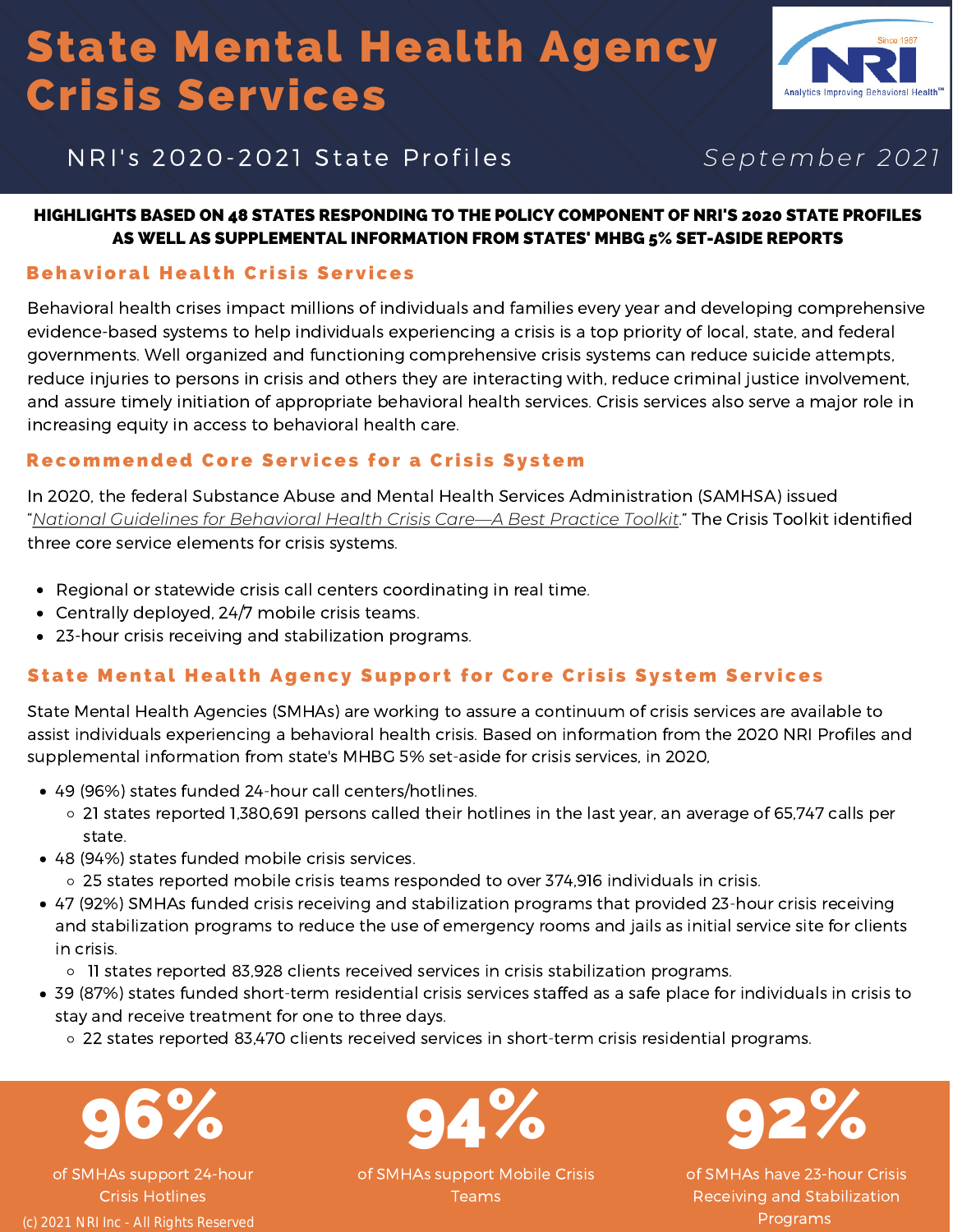## Behavioral Health Crisis Services



#### **State Support for Core Crisis Services** (based on state responses to the 2020-2021 Profiles)

### **Financing Crisis Services**

States reported expending more than \$1.8 billion supporting their behavioral health crisis service continuum. The majority of funding for crisis services (\$1.1 billion or 61%) came from state government, an average of \$39 million across the 28 reporting states. Medicaid contributed \$369 million (21%) with an average of \$26 million per state in the 21 states that were able to report Medicaid spending for crisis services. The remaining \$326 million (19%) came from other funding sources, including the federal Mental Health Block Grant (MHBG), local government funding and substance use services funding. Only two states listed private insurance as a source of other crisis services funding.

A 2020 NRI report on *[Financing Mental Health Crisis Services](https://www.nasmhpd.org/sites/default/files/2020paper7.pdf)* documents the experiences of state and local crisis service providers in working with health insurers to help support the behavioral health crisis service continuum. This report found although Medicaid was supporting mobile crisis and crisis stabilization services, most programs were having difficulty getting Medicaid support for crisis call centers and crisis services were having little success getting private insurance to support any of the Crisis Now service continuum. As a result, in most states the behavioral health crisis system was relying on state general and MHBG funds even when providing crisis services to individuals with private insurance or Medicaid coverage.

The FY2021 MHBG appropriations from Congress added a new 5% set-aside (\$41.25 million) dedicated to support mental health crisis services. As part of the MHBG Covid Supplement, Congress also added an additional \$41.25 million, making the total MHBG funding for mental health crisis services \$82.5 million. In addition, as part of the American Rescue Plan, Congress added \$1.4 billion to the MHBG with SAMHSA emphasizing to the states that these additional funds can be used to support mental health crisis services. These new MHBG funds will increase crisis services and expenditures in every state.

<sup>\*</sup> NRI asked states to report total crisis services continuum expenditures by funding source, therefore, details about expenditures supporting call centers including non-Lifeline affiliated crisis call centers, mobile crisis, crisis stabilization, or other specific crisis services are not available. However, it is likely that the majority of the \$1.8 billion of behavioral health crisis service expenditures supported more expensive services such as crisis residential treatment, crisis stabilization centers, and mobile crisis teams.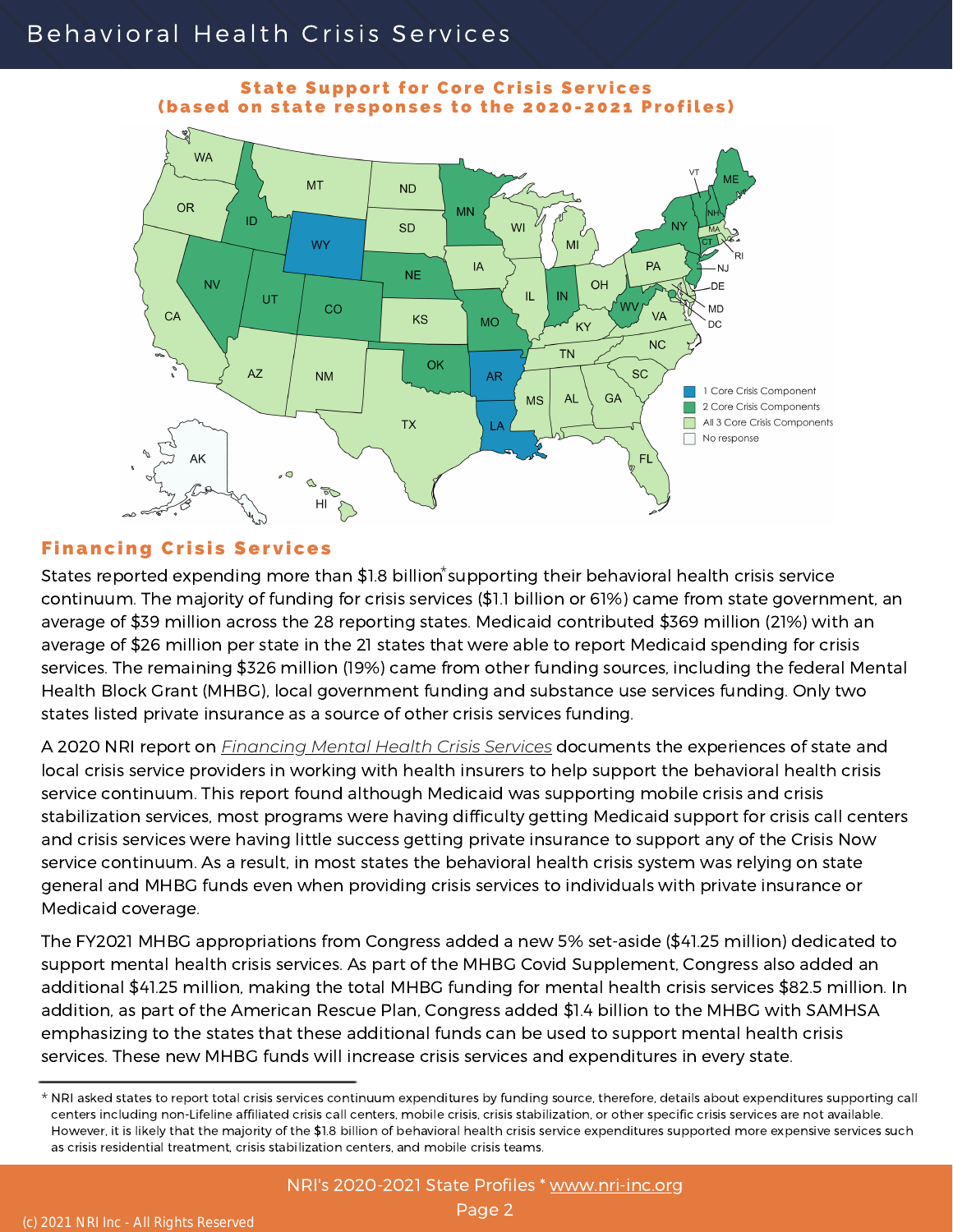A major new challenge facing crisis services is the upcoming July 2022 implementation of a nationwide 3 digit (988) phone number for behavioral health crisis and suicide calls. The implementation of local crisis call centers able to answer 988 voice, text, or chat calls requires a major expansion of crisis call center capacity by states, along with increased need for mobile crisis teams to respond to calls, and crisis stabilization centers to meet the anticipated demands from the 988 system. SMHAs are working with their Governor and Legislature to develop new funding sources to support 988 and crisis services continuum

### **Number of Individuals Receiving Crisis Services**

The most frequently used crisis intervention service was crisis hotlines, with 1,380,691 clients served in the 21 reporting states, an average of 65,747 clients per state using a 24-hour hotline/suicide line during the year (with a reported range from a high of 392,367 calls to low of 24). Mobile crisis was the second most frequently used service, with a total of 374,916 mobile crisis clients served (an average of 14,997 per state with 25 states reporting).

|                             | 24-Hour<br><b>Hotlines</b> | <b>Mobile Crisis</b><br><b>Teams</b> | <b>Residential</b><br><b>Crisis</b><br><b>Stabilization</b><br>(less than 24-<br>hours) | <b>Crisis</b><br><b>Residential</b><br><b>Programs</b><br>(more than<br>24-hours) | Psychiatric<br><b>Emergency</b><br><b>Rooms</b> |
|-----------------------------|----------------------------|--------------------------------------|-----------------------------------------------------------------------------------------|-----------------------------------------------------------------------------------|-------------------------------------------------|
| Number of states            |                            |                                      |                                                                                         |                                                                                   |                                                 |
| offering service            | 49                         | 48                                   | 47                                                                                      | 40                                                                                | 13                                              |
| Number of states            |                            |                                      |                                                                                         |                                                                                   |                                                 |
| reporting number of         |                            |                                      |                                                                                         |                                                                                   |                                                 |
| clients served              | 21                         | 25                                   | 11                                                                                      | 22                                                                                | 8                                               |
|                             |                            |                                      |                                                                                         |                                                                                   |                                                 |
| <b>Total clients served</b> | 1,380,691                  | 374,916                              | 83,928                                                                                  | 83,470                                                                            | 127,429                                         |
| Average number of           |                            |                                      |                                                                                         |                                                                                   |                                                 |
| clients per state           | 65,747                     | 14,997                               | 7,630                                                                                   | 3,794                                                                             | 15,929                                          |
| Median number of            |                            |                                      |                                                                                         |                                                                                   |                                                 |
| clients served              | 26,133                     | 9,998                                | 6,193                                                                                   | 2,878                                                                             | 5,671                                           |

### Additional Crisis Services Supported by SMHAs

SMHAs support additional services and trainings to improve mental health crisis response including:

- 37 SMHAs work with law enforcement to provide Crisis Intervention Training (CIT). 27 SMHAs provide funding support for law enforcement CIT training.
- 29 SMHAs work with hospital emergency departments to help them triage and treat individuals experiencing behavioral health crisis.
	- 32 SMHAs reported that individuals experiencing crisis remain in emergency departments when they are ready to be discharged because there are no suitable placements for them.
- To reduce clients' time waiting in emergency departments while an available treatment is found, many states are building web-based crisis bed registries to identify appropriate services more rapidly and arrange placement. Thirty states have been funded by SAMHSA through the NASMHPD Transformation Transfer Initiative (TTI) to work on building or expanding crisis bed registries.